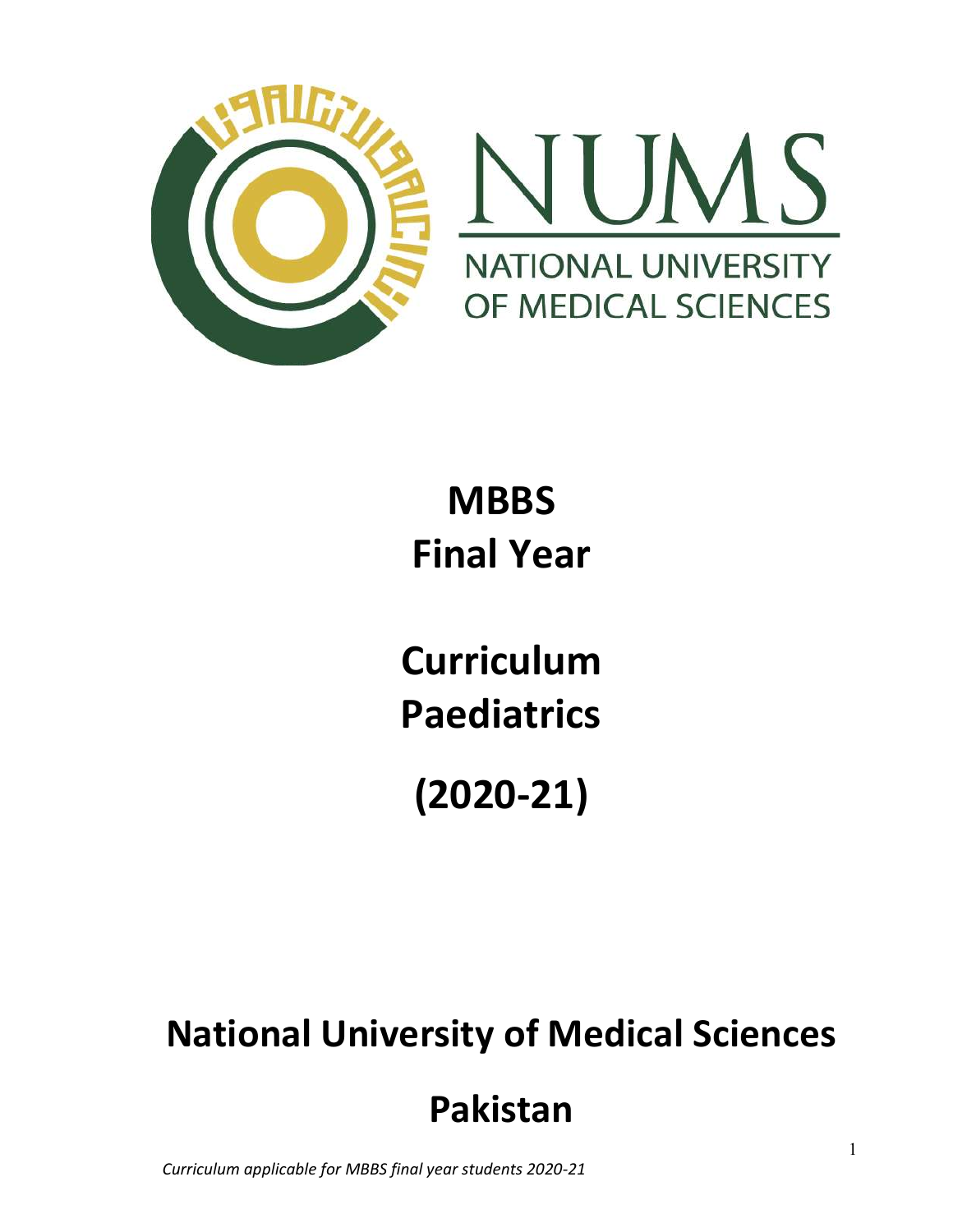#### I. Context/Preamble:

Paediatrics is an integral part of the undergraduate curriculum. Basis of paediatrics is established in the initial years through contribution from basic sciences. It is being taught as a major subject in last two years.

#### II. Mission

To equip the average student with minimum essential knowledge, skill and attitude so as to enable them to manage patients appropriately.

#### III. Competencies

- a. Communication skills
- b. Critical thinking
- c. Problem solving
- d. Clinical skills
- e. Examination skills

#### IV. Expectations from students

- a. Be professional in behavior and dress code when communicating with patient and his/her family
- b. Respect patient and their family's wishes along with social and cultural norms
- c. Examine patients with their permission in the presence of chaperon
- d. Inculcate behavior of regular self-learning for academic sessions & clinical problem encounters
- e. Keep yourself abreast with current relevant information about your patients
- f. Document and update patient's progress in his/her file regularly

#### V. Course Outcomes

To equip them with essential knowledge, skill and attitude in order to enable them to:

- a. Diagnose common Pediatric problems, suggest and interpret appropriate investigation, rationalize treatment plan and if appropriate, refer patient for specialist opinion/ management.
- b. Suggest preventive measure for the common public health problem in the community
- c. Perform relevant procedures
- d. Convey relevant information and explanations accurately to patients, families, colleagues and other professionals
- e. Participate effectively and appropriately in an inter professional health care team
- f. Understand medical ethics and its application pertaining to paediatrics and maintain the confidentiality of the patient.
- g. Adapt research findings appropriately to the individual patient situation or relevant patient population

### YEARS | CONTACT HOURS V 200 TOTAL 200

#### I. Teaching hours - Paeds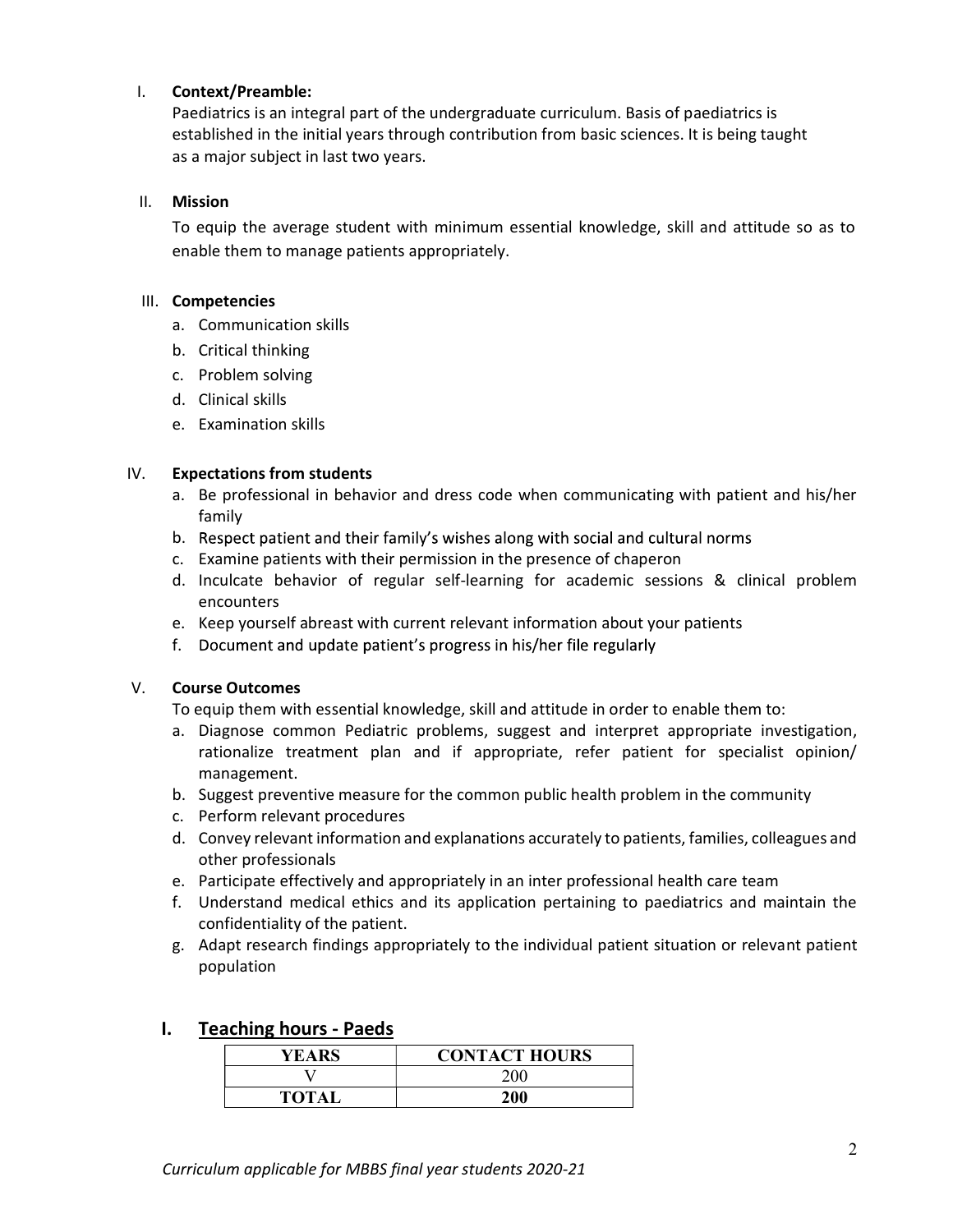#### VI. Learning Strategies &Situations

A variety of pedagogies are used in this course, including didactic teaching, team-based and evidence-based learning in class rooms and patient side environment. Students are encouraged to adopt and inculcate self-learning strategies during the course

#### VII. Learning Opportunities

- a. Teaching Ward Rounds
- b. Case presentations
- c. Case based Discussion
- d. Short cases in OPD
- e. Bedside Discussion
- f. Small Group Discussion
- g. Workshops (Neonatal resuscitation, fluid & electrolyte balance and Oxygen therapy)
- h. Self-learning Activities
- i. Skill Lab Activity

#### VIII. Venues for learning opportunities

- a. Outpatient clinic
- b. Emergency room
- c. Inpatient ward
- d. Tutorial room
- e. Libraries including audio-visuals

#### IX. Specific Learning Outcomes

Learning outcomes specific to the Paediatrics course have been tabulated below in the table of specification and matched with educational strategies.

#### X. Implementation of curriculum

\*The university will give details of all content including learning outcomes and table of specifications, distribution of which across the three years and rotations is upon the discretion of

the medical college/institute. Rotation plan is devised by the institute itself.

All institute to follow PM&DC minimum requirements i.e. 150 contact hours with 50% weighting

to theory content and 50% to practical/skills

#### XI. Attendance & Discipline:

- a. A record of attendance of medical students, test results, end of module/rotation test result, workshop marks should be updated regularly.
- b. Each Head of unit would keep a log of all clinical activities
- c. Attendance of each student would be endorsed in his logbook as well.
- d. Overall 75% attendance is mandatory to appear in final professional exam

#### XII. Assessment

Assessment is an important aspect of any training program which not only includes assessment of students but also of the training program itself. The performance of each student would be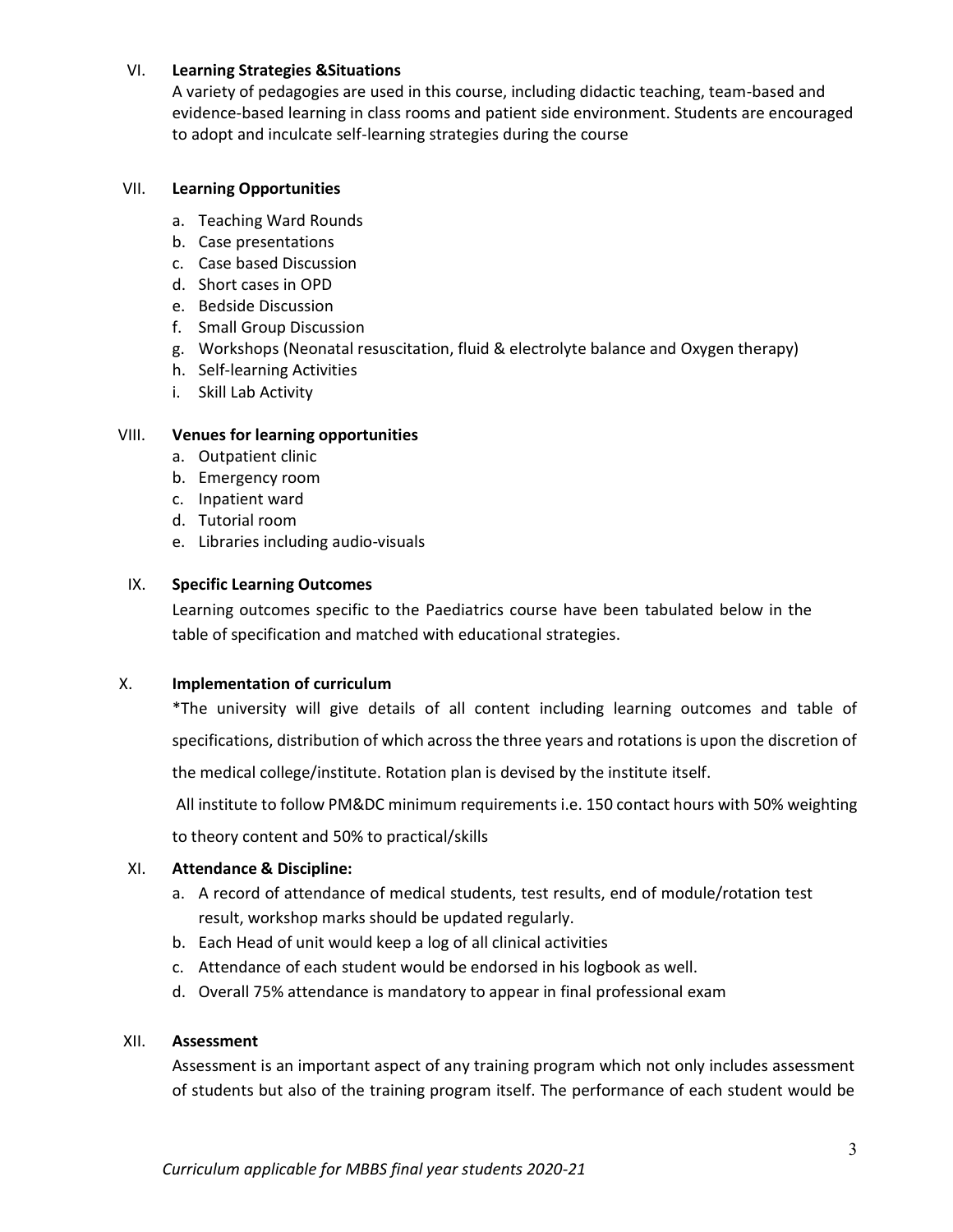marked and counted towards final internal assessment. The following tools/ methods would be used for this purpose:

### a. Theory

- Periodical class tests
- End Modular/End of Rotation Exams: At the end of each clinical rotation, a theory exam would be held for the entire class from the syllabus covered during this period
- b. Practical
	- Log Book: Each student would complete his log book and get it countersigned from HOD at the end of each rotation. Log book is maintained during the rotation
	- CBL performance: Performance of each student would be marked and sent to Head of Clinical Training
	- End of Rotation Exams: At the end of each clinical rotation, the whole group would have a clinical exam.
	- Workshops: Three Workshops (Neonatal resuscitation, fluid & electrolyte balance and Oxygen therapy) will be held during the rotation. In addition, students will also attend a Basic Life Support (BLS) workshop (only attendance is required to get marks)

### XIII. Evaluation of the Course

- Student portfolio should be maintained in the department in which students should give their feedback either by name or anonymously
- Faculty suggestions, if any, for improvement of training may be incorporated in the  $\bullet$ next rotation

#### XIV. Recommended Readings

- Basis of Paediatrics
- Current Pediatric Diagnosis & Treatment
- Harriet & Lane Handbook of Paediatrics
- Paediatrics illustrated text book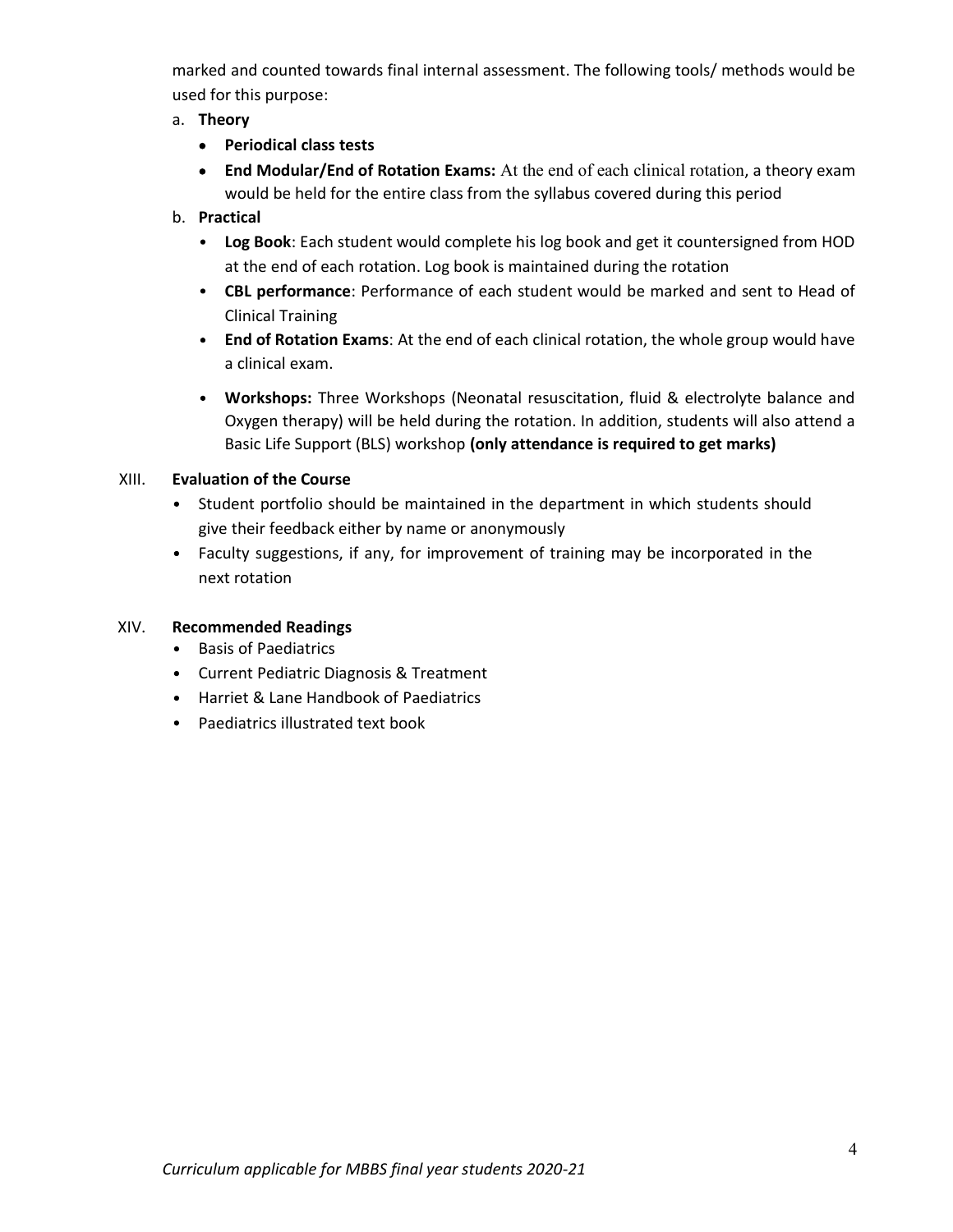|                |                  |                                                                                                                                                                                                        |                                                                                                                                                                                                                                                                                                                                                                                                                                                       | <b>Learning Outcomes</b>                                                                                                                                                                                                                                                                                                                                                                    |                                                                             |           |                                        |
|----------------|------------------|--------------------------------------------------------------------------------------------------------------------------------------------------------------------------------------------------------|-------------------------------------------------------------------------------------------------------------------------------------------------------------------------------------------------------------------------------------------------------------------------------------------------------------------------------------------------------------------------------------------------------------------------------------------------------|---------------------------------------------------------------------------------------------------------------------------------------------------------------------------------------------------------------------------------------------------------------------------------------------------------------------------------------------------------------------------------------------|-----------------------------------------------------------------------------|-----------|----------------------------------------|
| S. No          | <b>Themes</b>    | <b>Topics</b>                                                                                                                                                                                          | Knowledge/Outcome                                                                                                                                                                                                                                                                                                                                                                                                                                     | Skill/Attitude                                                                                                                                                                                                                                                                                                                                                                              | <b>Educational</b><br><b>Strategies</b>                                     | Weighting | <b>Assessment Tools</b>                |
|                |                  |                                                                                                                                                                                                        |                                                                                                                                                                                                                                                                                                                                                                                                                                                       | <b>IMMUNIZATION AND NUTRITION</b>                                                                                                                                                                                                                                                                                                                                                           |                                                                             |           |                                        |
|                | Immunization     | EPI Schedule<br>$\bullet$<br>Vaccine<br>$\bullet$<br>administration                                                                                                                                    | Students should be able to<br>• Discuss the importance of<br>immunization in healthcare field<br>and identify vaccine preventable<br>diseases.<br>Tabulate the EPI immunization<br>schedule<br>Recognize important global<br>vaccine preventable diseases.<br>Discuss the childhood<br>immunization plan according to<br>age of child.                                                                                                                | Administer EPI vaccine to infants                                                                                                                                                                                                                                                                                                                                                           | Lecture<br>demonstration in<br>OPD                                          |           | MCQ/SAQ/OSCE                           |
| $\overline{2}$ | <b>Nutrition</b> | <b>Basis of Pediatric</b><br>Nutrition<br>Breast feeding,<br>infant feeding,<br>weaning<br>Protein Energy<br>Malnutrition<br>Rickets<br>$\bullet$<br>Micronutrient/<br>$\bullet$<br>vitamin deficiency | Assess nutritional status based on<br>feeding history and clinical<br>examination<br>Interpret anthropometry, basic<br>$\bullet$<br>hematological and biochemical<br>indices to identify basic dietary<br>deficiency.<br>Identify the causes, clinical<br>presentation of child with PEM.<br>Discriminate the assessment<br>$\bullet$<br>findings and laboratory findings of<br>kwashiorkor and marasmus.<br>Formulate the treatment plan for<br>PEM. | Perform mid upper arm circumference<br>and skin fold thickness to estimate<br>body composition.<br>Take weight, length, OFC of children.<br>$\bullet$<br>Calculate BMI<br>$\bullet$<br>advise appropriate nutritional<br>$\bullet$<br>measures for healthy and sick children<br>(Breast feeding, avoidance of bottle,<br>proper weaning)<br>Identify signs of micronutrient<br>deficiencies | <b>Bedside Teaching</b><br><b>CBL</b><br>Lecture<br>Demonstration in<br>OPD |           | Short case<br>Long Case<br><b>OSCE</b> |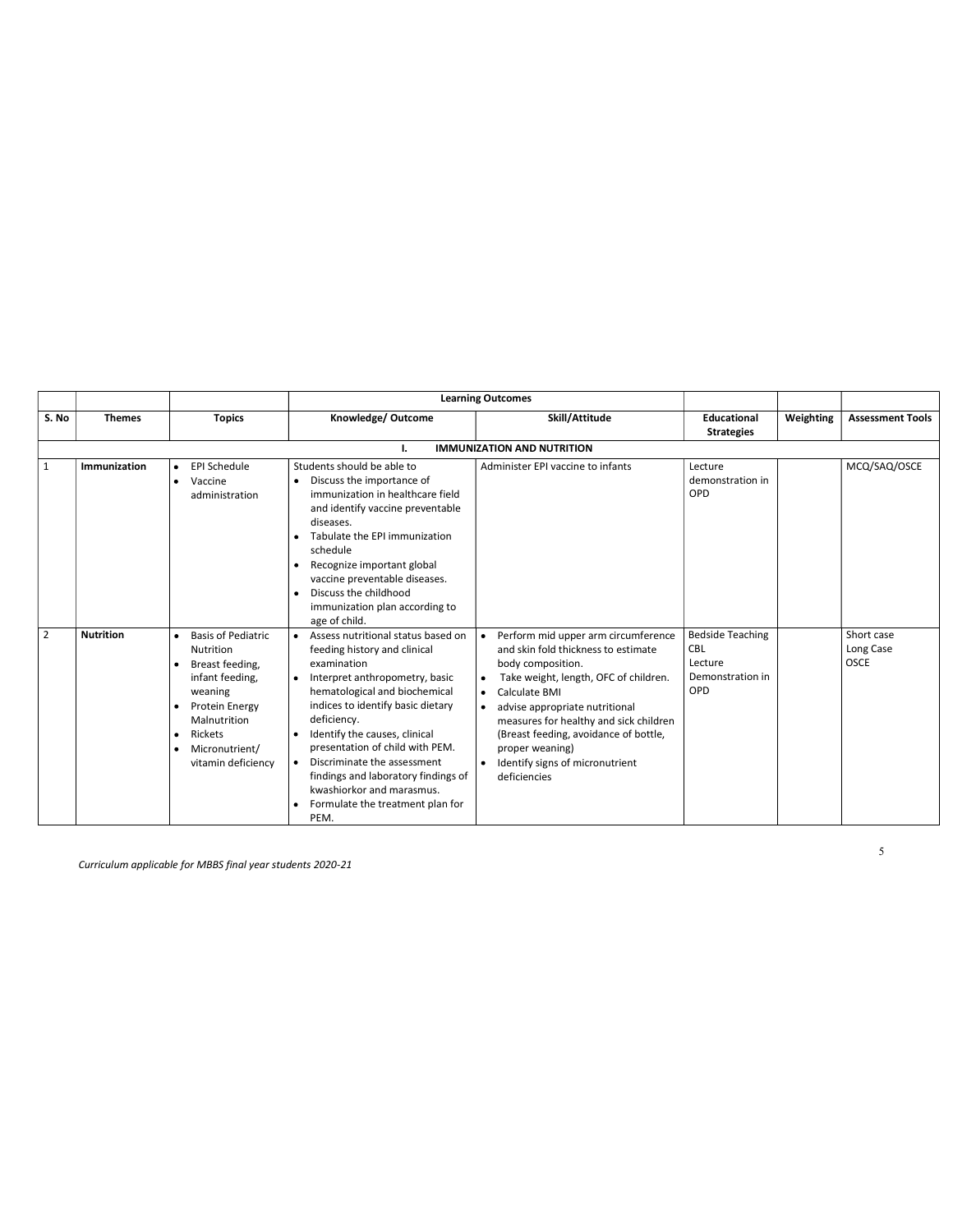|   |                 |                         | Identify the causes and clinical    |                                      |                         |              |
|---|-----------------|-------------------------|-------------------------------------|--------------------------------------|-------------------------|--------------|
|   |                 |                         | signs of micronutrient deficiency   |                                      |                         |              |
|   |                 |                         |                                     | <b>GROWTH AND DEVELOPMENT</b>        |                         |              |
| 3 | <b>Genetics</b> | Patterns of inheritance | Recall Patterns of inheritance      |                                      | <b>Bedside Teaching</b> | MCQ/SAQ/OSCE |
|   |                 | Down syndrome           | Diagnose Down Syndrome              |                                      | <b>CBL</b>              |              |
|   |                 | Common genetic          | Diagnose common malformations       |                                      | Lecture                 |              |
|   |                 | disorder/malformation   |                                     |                                      | Demonstration in        |              |
|   |                 |                         |                                     |                                      | <b>OPD</b>              |              |
|   | Growth and      | Developmental           | Student should be able to           | Plot weight and height on centile    | Lecture                 | MCQs         |
|   | development     | Milestones              | Recognize growth development        | charts                               | demonstration in        | SEQs         |
|   |                 | Anthropometry           | and maturation.                     | To identify age appropriate centile  | <b>OPD</b>              | <b>OSCE</b>  |
|   |                 |                         | Justify use the tools for measuring | charts.                              |                         |              |
|   |                 |                         | growth and development.             | Demonstrate use of weight and height |                         |              |
|   |                 |                         | Identify the genetic, nutritional   | to monitor growth and development.   |                         |              |
|   |                 |                         | and environmental factors that      | Demonstrate effective skills aspects |                         |              |
|   |                 |                         | can influence child growth and      | when communicating with children of  |                         |              |
|   |                 |                         | development.                        | various ages and family caregivers   |                         |              |

6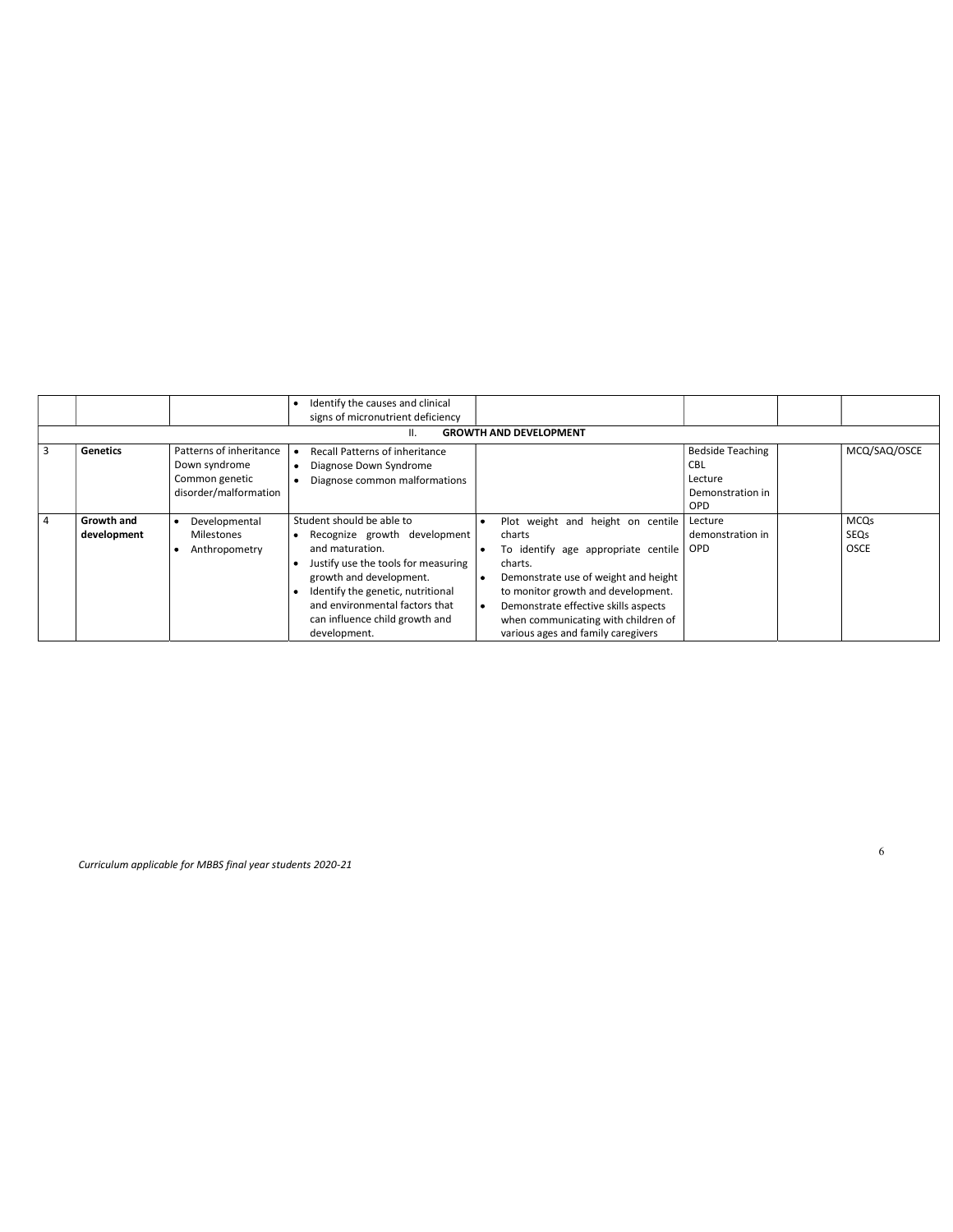|   |                                |                                                                                                                                                                                                           | <b>RESPIRATORY SYSTEM</b><br>III.                                                                                                                                                                                                                                                                                                                                                                                                                                                                                                                                                                                                                                                                                                                                             |  |
|---|--------------------------------|-----------------------------------------------------------------------------------------------------------------------------------------------------------------------------------------------------------|-------------------------------------------------------------------------------------------------------------------------------------------------------------------------------------------------------------------------------------------------------------------------------------------------------------------------------------------------------------------------------------------------------------------------------------------------------------------------------------------------------------------------------------------------------------------------------------------------------------------------------------------------------------------------------------------------------------------------------------------------------------------------------|--|
| 5 | Respiratory<br><b>Diseases</b> | Stridor<br>Diphtheria'<br>Pertussis<br>ARI (Acute respiratory<br>infections)<br><b>IMNCI Guidelines</b><br>Asthma<br>Pneumonia<br>Tuberculosis<br>(Pulmonary)<br><b>Bronchiolitis</b><br>Pleural effusion | Short case<br>Student should be able to<br>Differentiate between stridor and<br>Lecture<br>CBL<br>Long case<br>wheeze.<br>the<br>clinical<br><b>Discuss</b><br>Bedside<br>SAQs<br>Perform bedside examination of<br>presentation and common .<br>Oxygen therapy<br>etiology of acute respiratory<br>diphtheria<br>children<br>with<br>and<br>workshop<br>infections.<br>pertussis, TB using the necessary<br>differential<br>precautionary measures<br>Generate<br>$\bullet$<br>Perform BCG vaccination<br>choose •<br>diagnosis<br>and<br>$lab \bullet$<br>Identify BCG scars<br>appropriate<br>investigations<br>for acute •<br>Demonstrate technique of inhaler<br>respiratory infections.<br>use to patients care giver.<br>Devise management plan<br>for pneumonia, para |  |
|   |                                |                                                                                                                                                                                                           | pneumonic effusions and<br>empyema.<br>Justify factors that<br>predispose children to TB.<br>laboratory<br>Interpret<br>٠<br>diagnosis and investigations<br>for diagnosing TB.<br>Manage the Complications<br>of TB in children.<br>Differentiate between<br>pertussis and diphtheria.<br>Diagnose acute<br>exacerbations of asthma<br>Propose management plan<br>for acute exacerbation of<br>astham.                                                                                                                                                                                                                                                                                                                                                                       |  |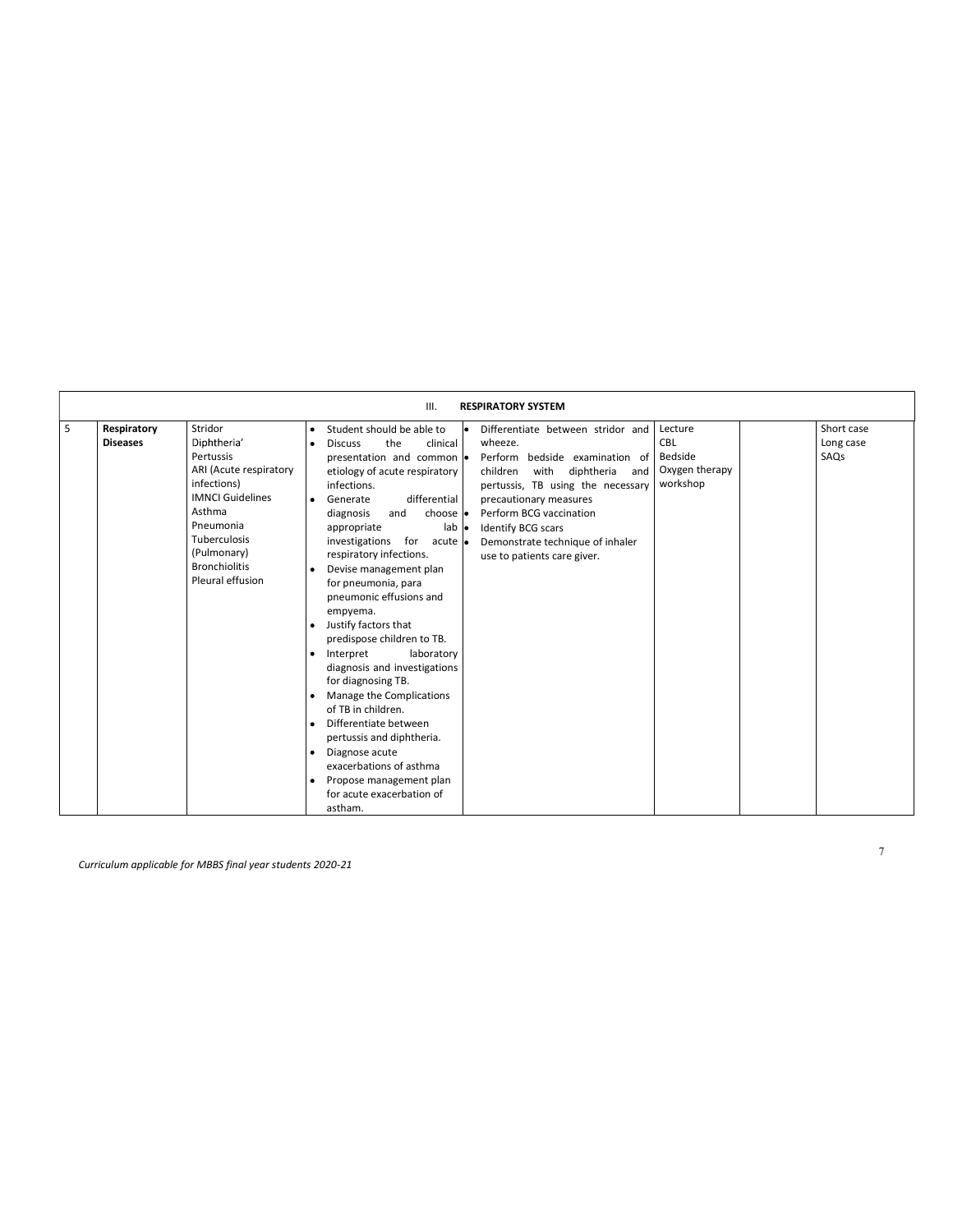|   |                   |                                                                                                                                                                                                                                                                                                                      | Discuss the steps of asthma<br>management according to<br>GINA guidelines<br>IV.                                                                                                                                                                                                                                                                                                                                                                                                                                                                                                                                                                                                                                          | <b>INFECTIONS</b>    |                                           |                                                |
|---|-------------------|----------------------------------------------------------------------------------------------------------------------------------------------------------------------------------------------------------------------------------------------------------------------------------------------------------------------|---------------------------------------------------------------------------------------------------------------------------------------------------------------------------------------------------------------------------------------------------------------------------------------------------------------------------------------------------------------------------------------------------------------------------------------------------------------------------------------------------------------------------------------------------------------------------------------------------------------------------------------------------------------------------------------------------------------------------|----------------------|-------------------------------------------|------------------------------------------------|
| 6 | <b>Infections</b> | Measles<br>$\bullet$<br>Mumps<br>٠<br>Chickenpox<br><b>Rheumatic Fever</b><br>Infective<br>٠<br>Endocarditis<br>Malaria/<br>$\bullet$<br>cerebral malaria<br><b>Enteric Fever</b><br>٠<br>Meningitis<br>٠<br>Encephalitis<br>Poliomyelitis<br>Croup<br>٠<br>Tetnus<br>AGE<br>٠<br>Ear infections<br>HIV<br>$\bullet$ | Student should be able to<br>Recognize the incidence and<br>$\bullet$<br>etiology of Measles, Mumps<br>and Rubella.<br>Identify the clinical<br>presentation of Enteric<br>fever.<br>Develop management plan<br>for enteric fever<br>Develop management plan<br>$\bullet$<br>for Encephalitis,<br>Poliomyelitis, Croup,<br><b>Tetanus and AGE</b><br>Develop management plan<br>for suspected Enteric fever<br>Elaborate complications and<br>Preventive measures of<br>Enteric fever.<br>Correlate pathological<br>٠<br>changes induced by malarial<br>parasite to the clinical<br>presentation and<br>complications of different<br>types of malaria in children.<br>Develop management plan<br>for Malaria in children | Perform Immunization | CBL<br>Lecture<br>Demonstration<br>in OPD | <b>MCQs</b><br>SEQs<br>Short case Long<br>case |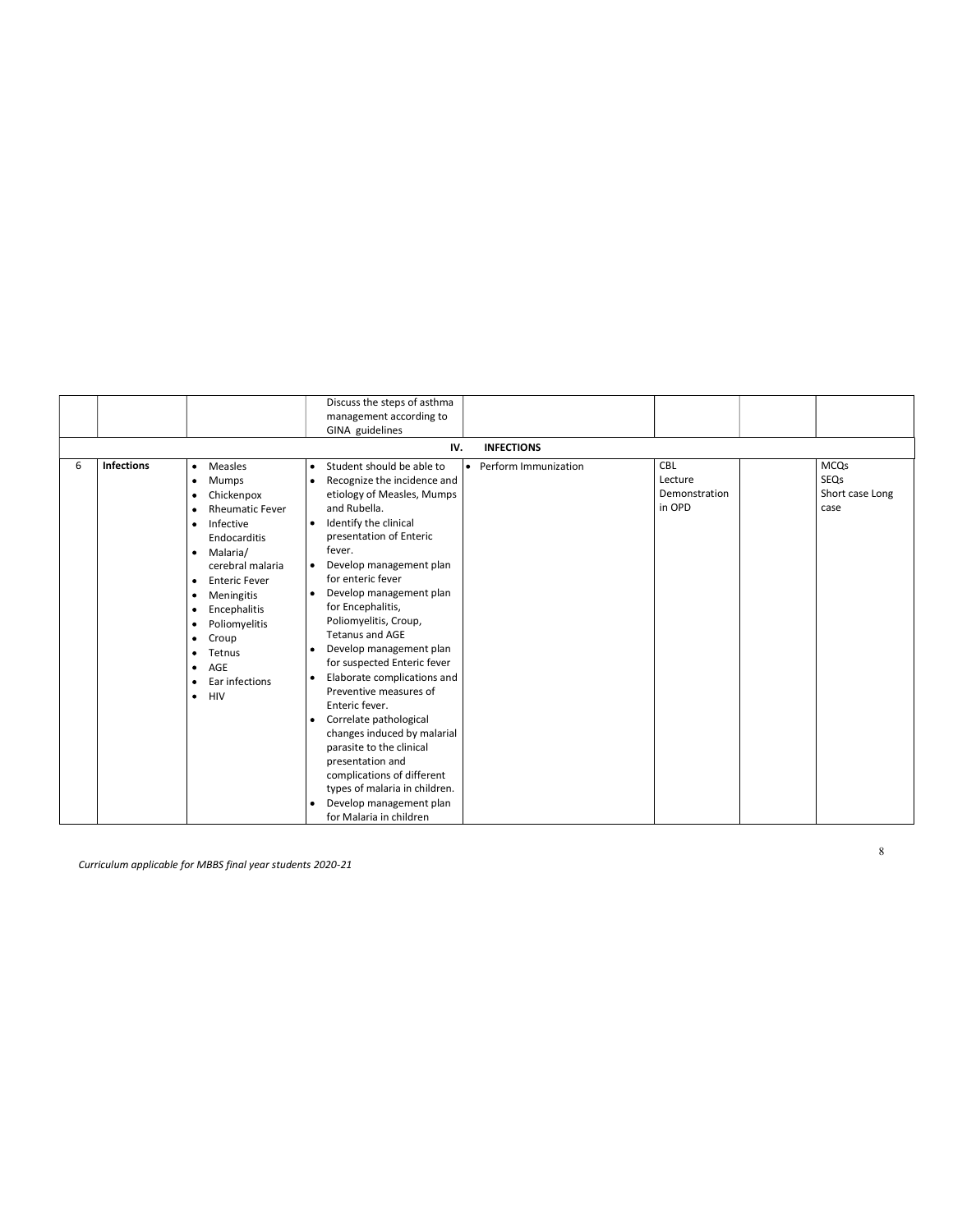|                |                                                                                                                                                                                                                                                               | Identify the clinical<br>$\bullet$                                                                                                                                                                                                                                                                                                                                                                                                                                                                                                                               |                                                                                                                                                             |                                                 |                     |
|----------------|---------------------------------------------------------------------------------------------------------------------------------------------------------------------------------------------------------------------------------------------------------------|------------------------------------------------------------------------------------------------------------------------------------------------------------------------------------------------------------------------------------------------------------------------------------------------------------------------------------------------------------------------------------------------------------------------------------------------------------------------------------------------------------------------------------------------------------------|-------------------------------------------------------------------------------------------------------------------------------------------------------------|-------------------------------------------------|---------------------|
|                |                                                                                                                                                                                                                                                               | presentation of HIV                                                                                                                                                                                                                                                                                                                                                                                                                                                                                                                                              |                                                                                                                                                             |                                                 |                     |
|                |                                                                                                                                                                                                                                                               | infection in children                                                                                                                                                                                                                                                                                                                                                                                                                                                                                                                                            |                                                                                                                                                             |                                                 |                     |
|                |                                                                                                                                                                                                                                                               | V.                                                                                                                                                                                                                                                                                                                                                                                                                                                                                                                                                               | <b>GASTROINTESTINAL TRACT</b>                                                                                                                               |                                                 |                     |
|                |                                                                                                                                                                                                                                                               |                                                                                                                                                                                                                                                                                                                                                                                                                                                                                                                                                                  |                                                                                                                                                             |                                                 |                     |
| $\overline{7}$ | Gastroenterolog . Acute Gastroenteritis<br>• Recurrent abdominal<br>y<br>pain<br>• Acute hepatitis<br>• Chronic Liver Disease<br>• Chronic Diarrhoea<br>• Dysentry<br>• Celiac Disease<br>• Malabsorption<br>• Worms infestation<br>• Giardia<br>· amoebiasis | • The student should be able<br>to<br>Differentiate between<br>$\bullet$<br>organic and inorganic<br>causes of recurrent<br>abdominal pain<br>Identify signs and<br>٠<br>symptoms of hepatitis and<br>hepatic encephalopathy<br>Identify the clinical<br>presentation of<br>malabsorption.<br>Identify the signs and<br>symptoms of gluten<br>enteropathy/coeliac<br>disease<br>Identify the clinical<br>presentation of Worms<br>infestation, Giardia and<br>Amoebiasis<br>Describe the treatment<br>options of Worms<br>infestation, Giardia and<br>Amoebiasis | Demonstrate use of hand hygiene<br>$\bullet$<br>Recognize jaundice in children<br>$\bullet$<br>Plan management of diarrhoea<br>according to WHO guidelines. | Lectures<br><b>CBLs</b><br><b>Ward Teaching</b> | SEQs<br><b>MCQs</b> |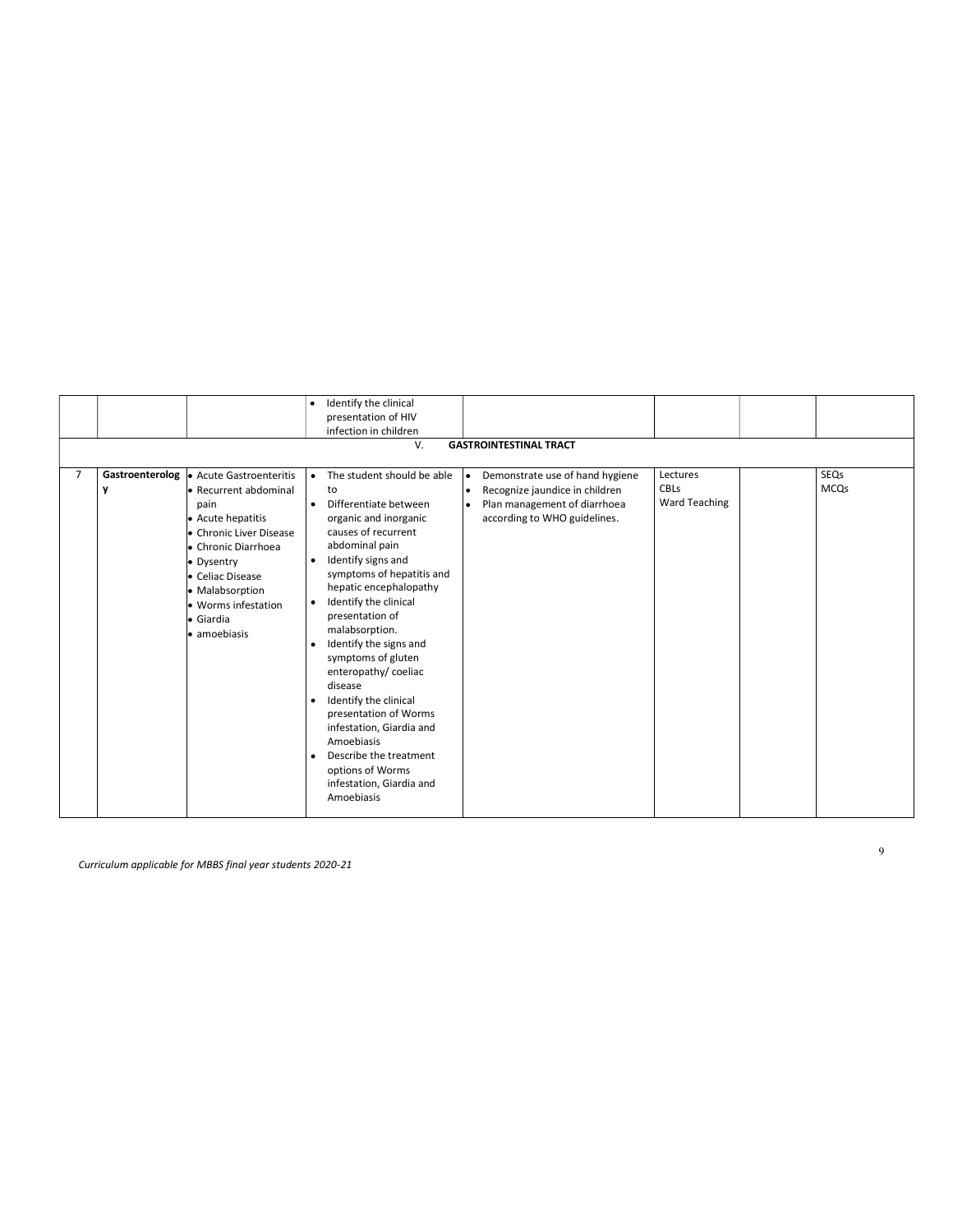|   |             |                             |   | Correlate the common         |           |                                   |                 |              |
|---|-------------|-----------------------------|---|------------------------------|-----------|-----------------------------------|-----------------|--------------|
|   |             |                             |   | causes of diarrhoea to the   |           |                                   |                 |              |
|   |             |                             |   | pathophysiological changes   |           |                                   |                 |              |
|   |             |                             |   | seen in acute and chronic    |           |                                   |                 |              |
|   |             |                             |   | diarrhoea.                   |           |                                   |                 |              |
|   |             |                             |   |                              |           | <b>Vi. NEONATOLOGY</b>            |                 |              |
|   |             |                             |   |                              |           |                                   |                 |              |
| 8 | Neonatology | Normal newborn<br>$\bullet$ |   | • demonstrate understanding  | $\bullet$ | stepwise<br>Demonstrate           | Lectures        | <b>MCQs</b>  |
|   |             | Neonatal Jaundice           |   | of the normal growth of      |           | resuscitation protocol in newborn | CBLs            | SEQs         |
|   |             | ٠                           |   | newborn                      | $\bullet$ | Perform<br>initial                | Workshops       | <b>TOACS</b> |
|   |             | <b>Neonatal Sepsis</b>      |   |                              |           | 0f<br>steps                       | (Resuscitation) |              |
|   |             | Low birthweight/            |   | Identify need for            |           | resuscitation                     |                 |              |
|   |             | Preterm                     |   | resuscitation in newborn     |           | • Perform ambu bagging and        |                 |              |
|   |             | Neonatal<br>٠               |   | and risks of birth asphyxia  |           | ventilation                       |                 |              |
|   |             | Convulsions                 |   | <b>Explain APGAR scoring</b> |           | Perform cardiac compressions in   |                 |              |
|   |             | Vomiting in<br>$\bullet$    |   | system                       |           | neonates                          |                 |              |
|   |             | newborn                     | ٠ | Recognize signs and          |           | Recognize jaundice in neonates    |                 |              |
|   |             | Resuscitation of            |   | symptoms of neonatal         |           | Recognize signs of bilirubin      |                 |              |
|   |             | Newborn                     |   | jaundice.                    |           | encephalopathy                    |                 |              |
|   |             | Respiratory                 |   | Plan treatment of neonatal   | ٠         | Identify minor & major            |                 |              |
|   |             | disorders of new            |   | jaundice and its             |           | malformations in neonates         |                 |              |
|   |             | born- Birth                 |   | complications of neonatal    |           |                                   |                 |              |
|   |             | Asphyxia                    |   | jaundice                     |           |                                   |                 |              |
|   |             | <b>Respiratory Distress</b> |   | Devise treatment plan for    |           |                                   |                 |              |
|   |             | Syndrome                    |   | neonatal convulsions based   |           |                                   |                 |              |
|   |             |                             |   | on the etiology.             |           |                                   |                 |              |
|   |             | Necrotizing<br>٠            |   |                              |           |                                   |                 |              |
|   |             | Enterocolitis               |   |                              |           |                                   |                 |              |
|   |             | Hypoxic Ischaemic           |   |                              |           |                                   |                 |              |
|   |             | Encephalopathy              |   |                              |           |                                   |                 |              |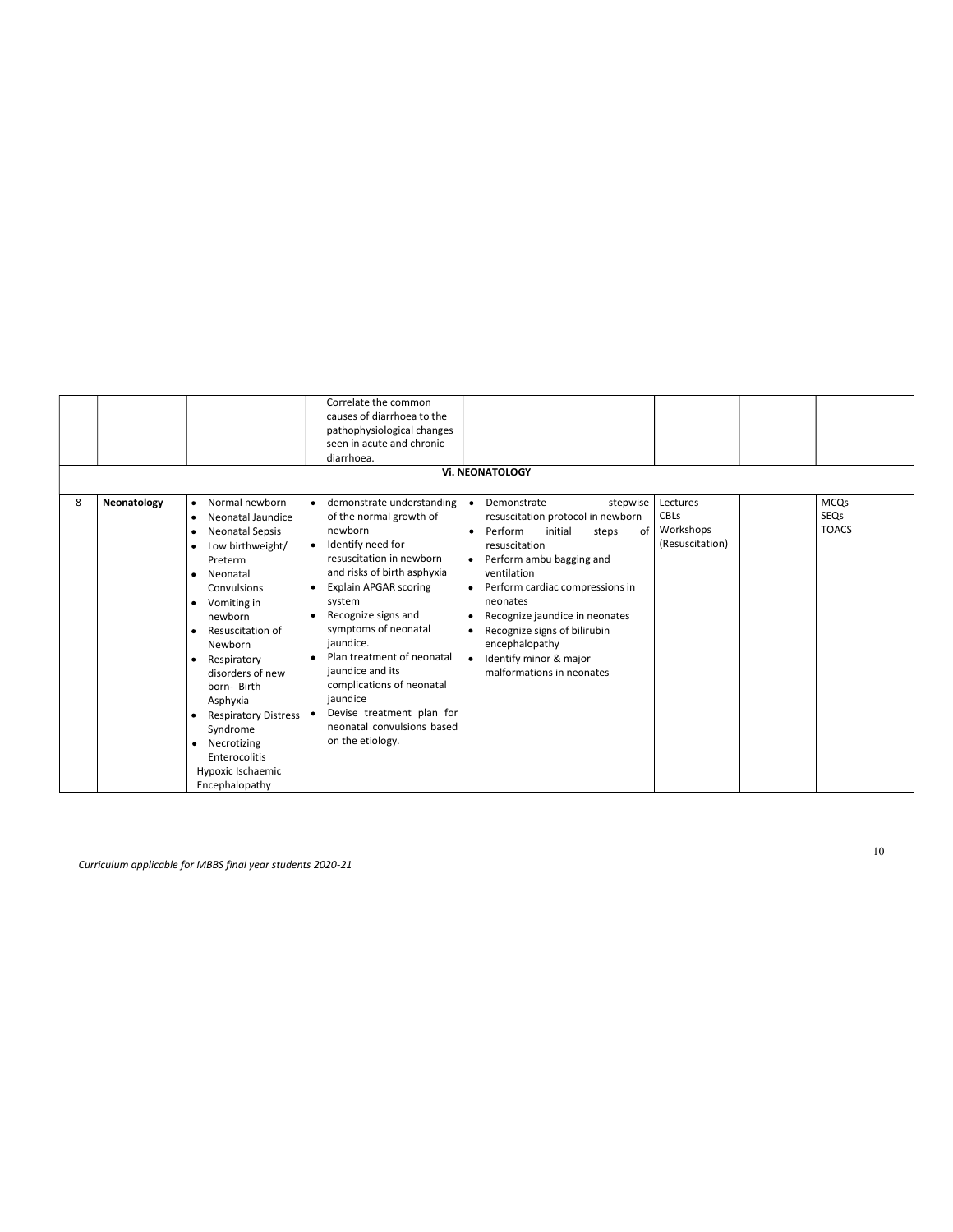|    |                                                           |                             |                                                                                                                                                                                                                             |                                          | VI.                                                                                                                                                                                                                                                                                                                                                                                                                                                                              | <b>CARDIOLOGY</b>                                                                                                                                                                                  |             |                                     |  |                                                 |
|----|-----------------------------------------------------------|-----------------------------|-----------------------------------------------------------------------------------------------------------------------------------------------------------------------------------------------------------------------------|------------------------------------------|----------------------------------------------------------------------------------------------------------------------------------------------------------------------------------------------------------------------------------------------------------------------------------------------------------------------------------------------------------------------------------------------------------------------------------------------------------------------------------|----------------------------------------------------------------------------------------------------------------------------------------------------------------------------------------------------|-------------|-------------------------------------|--|-------------------------------------------------|
| 9  | Congenital and<br><b>Acquired Heart</b><br><b>Disease</b> | $\bullet$                   | Acyanotic Heart<br><b>Diseases</b><br>Cyanotic heart<br>disease<br>Tetralogy of<br>Fallot<br>CCF in children<br><b>Rheumatic Heart</b><br>Disease                                                                           | $\bullet$<br>$\bullet$<br>٠<br>$\bullet$ | Student should be able to<br>Differentiate between cyanotic<br>and acvanotic heart diseases<br>Correlate pathophysiology of<br>pediatric CCF to its clinical<br>presentation.<br>Identify common pediatric<br>cardiac failure syndromes<br>Discuss the treatment of CCF<br>Identify clinical features<br>0f<br>rheumatic heart disease                                                                                                                                           | Identify clinical signs of<br>CCF in children<br>Recognize common<br>types of murmurs                                                                                                              | <b>CBLs</b> | Lectures<br><b>Bedside Learning</b> |  | <b>MCQs</b><br>SAQs<br>Long case<br>Short case  |
|    |                                                           |                             |                                                                                                                                                                                                                             |                                          | VII.                                                                                                                                                                                                                                                                                                                                                                                                                                                                             | <b>CENTRAL NERVOUS SYSTEM</b>                                                                                                                                                                      |             |                                     |  |                                                 |
| 10 | <b>CNS Diseases</b>                                       | $\bullet$<br>٠<br>$\bullet$ | Febrile Seizures<br>Epilepsy<br>Meningitis<br>Cerebral Palsy<br>Flaccid   •<br>Acute<br>Paralysis<br>&<br>Ataxia<br>movement<br>disorders<br>Neurodegenerati<br>ve disorders<br>Neuromuscular<br>disorders<br>Floppy infant | $\bullet$                                | Student should be able to<br>Identify diagnostic criteria for<br>febrile, afebrile seizures and<br>status epilepticus.<br>Recognize trends related to<br>epilepsy and seizure<br>management.<br>Identify different types of CP<br>Identify various causes of<br>meningitis in different age<br>groups<br>Plan management of meningitis<br>in children<br>• Recognize various forms of acute<br>flaccid paralysis<br>Identify Ataxia<br>& movement<br>disorders,<br>Neuromuscular | Recognize tonic/clonic<br>epileptic seizure<br>Manage seizures in<br>hospital setting<br>Perform lumbar<br>puncture<br>Examine motor system<br>of children<br>Identify hypotonia on<br>examination | <b>CBLs</b> | Lectures<br>Bedside                 |  | <b>MCQs</b><br>SEQs<br>Long case short<br>cases |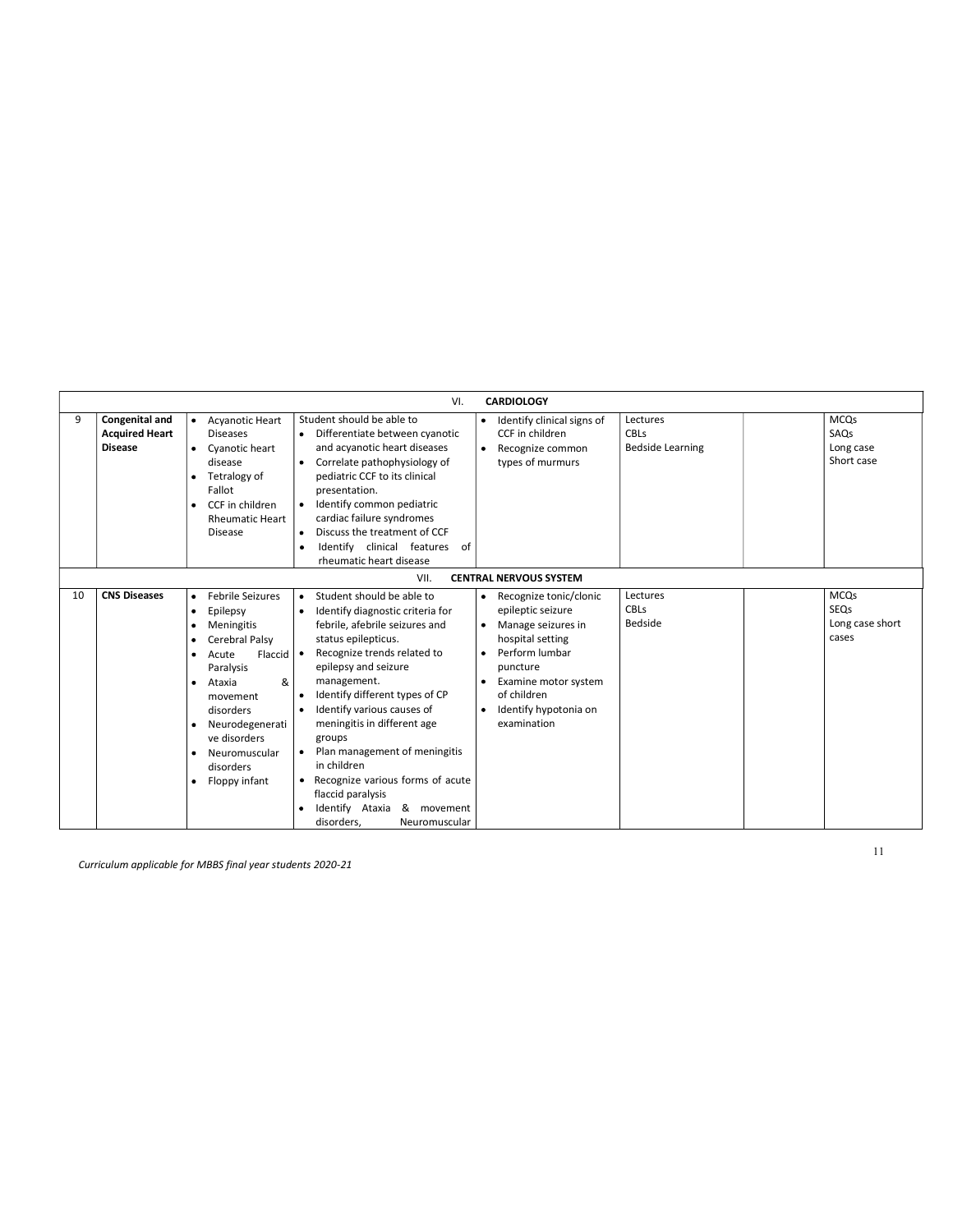| 11 | Psychological<br><b>Paediatrics</b> | Enuresis,<br>Encoparesis,<br>hyperactivity,<br>Dyslexia, attention<br>deficit order, child<br>abuse, right of child                   | disorders and Neurodegenerative<br>disorders<br>Recognize hypotonia in children<br>To enlist causes of hypotonia in<br>٠<br>children<br>Recognize these disorders in<br>٠<br>children<br>To enlist causes of these<br>$\bullet$<br>disorders in children                                                                                                               |                                                                                                                                                                                                                  | Lectures<br><b>CBLs</b><br>Bedside            | <b>MCQs</b><br>SEQs<br>Long case short<br>cases |
|----|-------------------------------------|---------------------------------------------------------------------------------------------------------------------------------------|------------------------------------------------------------------------------------------------------------------------------------------------------------------------------------------------------------------------------------------------------------------------------------------------------------------------------------------------------------------------|------------------------------------------------------------------------------------------------------------------------------------------------------------------------------------------------------------------|-----------------------------------------------|-------------------------------------------------|
|    |                                     |                                                                                                                                       | VIII.                                                                                                                                                                                                                                                                                                                                                                  | <b>ENDOCRINOLOGY</b>                                                                                                                                                                                             |                                               |                                                 |
| 12 | Endocrinology                       | • Diabetes Mellitus<br>$\bullet$ DKA<br>• Hypothyroidism<br>• Short stature                                                           | The student should be able to: -<br>Identify common<br>$\bullet$<br>endocrinological diseases<br>Develop management plans of<br>$\bullet$<br>short stature due to various<br>causes<br>IX.                                                                                                                                                                             | Perform anthropometry and<br>plot it on growth charts<br><b>BLOOD</b>                                                                                                                                            | Lectures<br>CBL                               | <b>MCQs</b><br>SEOs<br>Short cases              |
| 13 | Hematology                          | <b>IDA</b><br>Thalassemia<br>Hemolytic anemias<br>G6PD<br>Hereditary<br>Spherocytosis<br><b>Bleeding disorders</b><br>Aplastic anemia | The student should be able to<br>Explain classification and<br>$\bullet$<br>causes of anaemias.<br>Classify bleeding disorders in<br>٠<br>children<br>Generate differential<br>$\bullet$<br>diagnosis based on<br>Interpretion of investigations $\bullet$<br>Discuss management of<br>$\bullet$<br>anemias with special<br>reference to nutritional<br>rehabilitation | Identify pallor,<br>lymphadenopathy,<br>visceromegaly in children on<br>clinical examination<br>Clinically differentiate<br>between petechiae, bruises<br>and purpura.<br>Counsel mothers on proper<br>nutrition | <b>CBL</b><br>Lectures<br>Bedside<br>Teaching | <b>MCOs</b><br>SAOs<br>Long case                |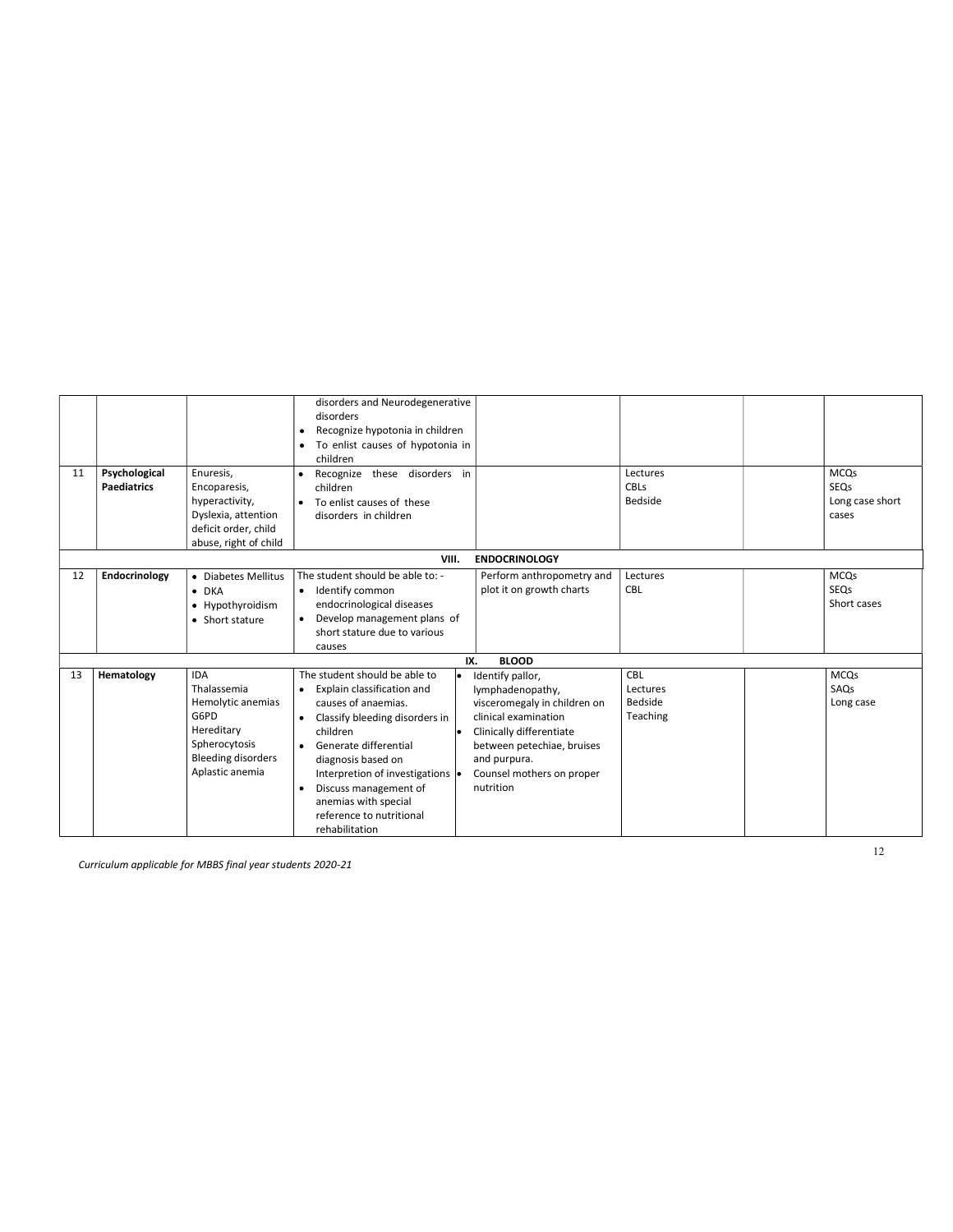| 14 | <b>Malignancies of</b><br>childhood | <b>ALL</b><br>AML<br><b>CML</b><br><b>CLL</b><br>• Neuroblastoma<br>• Wilms tumour | The student should be able to<br>Describe the epidemiology of<br>childhood malignancies<br>Identify different types of<br>malignancies in children<br>Recognize the clinical<br>presentation of the most<br>common pediatric cancers<br>Interpret laboratory findings<br>indicative of a possible cancer | Perform the clinical<br>assessment of a child with<br>cancer                                                                             | Lectures<br>Bedside teaching               | <b>MCQs</b><br>SEQs                      |
|----|-------------------------------------|------------------------------------------------------------------------------------|----------------------------------------------------------------------------------------------------------------------------------------------------------------------------------------------------------------------------------------------------------------------------------------------------------|------------------------------------------------------------------------------------------------------------------------------------------|--------------------------------------------|------------------------------------------|
|    |                                     |                                                                                    | diagnosis<br>Determine the approaches to<br>cancer treatment<br>XII.                                                                                                                                                                                                                                     | NEPHROLOGY/ UROLOGY                                                                                                                      |                                            |                                          |
| 15 | <b>Renal Diseases</b>               | $\bullet$ UTI<br>• Nephrotic<br>Syndrome<br>AKI<br>$\bullet$ CKD<br>• APSGN        | Differentiate nephrotic and<br>nephritic syndromes<br>Manage nephrotic and<br>nephritic syndrome according<br>to Interpretation of initial<br>investigations<br>Recognize complications of<br>common renal diseases in<br>children.                                                                      | Perform and interpret dipstick<br>urine<br>Measure Blood Pressure of a<br>child.<br>Perform clinical examination<br>of child with edema. | CBL<br><b>Bedside Teaching</b><br>Lectures | <b>MCQs</b><br>SEQs<br>Short & Long case |